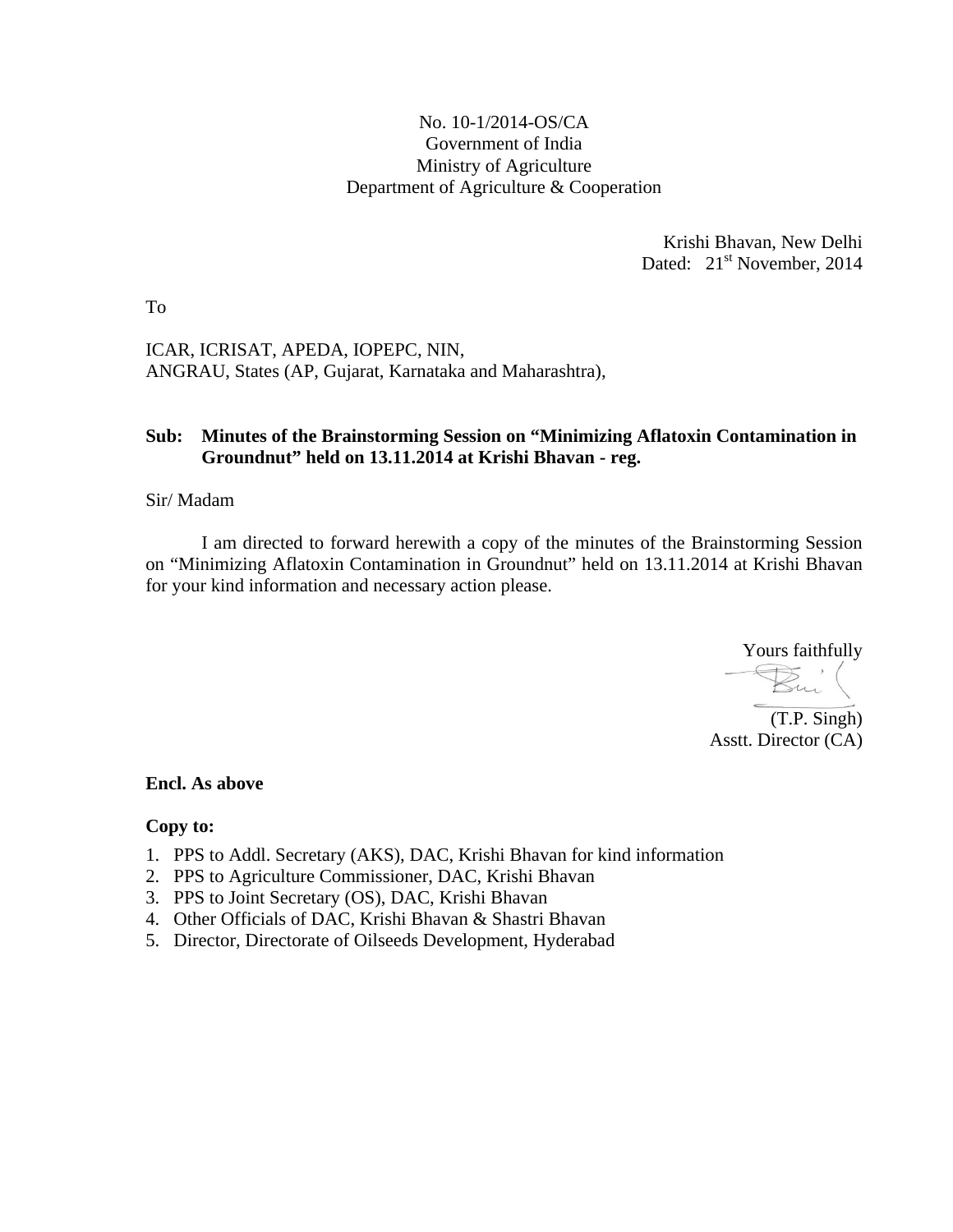# **Proceedings of the Brainstorming Session on "Minimizing Aflatoxin Contamination in Groundnut" held on 13th November, 2014 at Acharya Jagadish Chandra Bose Hall**, **Krishi Bhawan, New Delhi**

The Brainstorming session on "Minimizing Aflatoxin Contamination in Groundnut" was organized at Krishi Bhawan under the Chairmanship of Dr. J.S. Sandhu, Agriculture Commissioner. At the outset Dr. Anupam Barik, ADC (Oilseeds) welcomed the participants and gave a brief background and objective of convening the Brainstorming Session. The Agriculture Commissioner in his opening remarks emphasized on the importance of developing a comprehensive action plan to manage aflatoxin contamination in groundnut on priority that can be adopted by all stakeholders. The list of participants is appended.

Dr. T. Radhakishnan, Director, DGR, Junagarh in his presentation brought out the complexity of managing aflatoxin contamination in groundnut. He pointed out a number of technologies cum recommendations made by research institutes and urged to develop a holistic approach involving scientists, industry, processors and farmers to tackle the problem. He informed that since aflatoxin does not cause visible yield loss, farmers are not encouraged to invest on preand post harvest preventive measures. He suggested that for meeting the export demand the country should have a separate production programme with possible involvement of contract farming.

Dr. M. S. Basu, Former Director, NRCG, Junagarh presented a comprehensive strategy to deal with the aflatoxin problem in groundnut. He listed out some practical measures involving cultural methods, bio-control measures and mechanical methods that can easily be adopted by different stakeholders. He elaborated on the possible soil level, plant level and postharvest/processing level solutions to prevent aflatoxin contamination. Importance of segregating immature pods/kernels and proper drying of pods was specifically emphasized by him. He suggested that special zones should be identified for isolating hot spot regions for production of export quality groundnut.

Dr. H.D. Upadhyay, Principal Scientist & Head, ICRISAT, Hyderabad gave a detailed account of genetic factors responsible for aflatoxin resistance in groundnut. However, he suggested that reducing pre-harvest infection may have little impact on post harvest aflatoxin problem as even resistant lines may develop aflatoxin contamination later. He suggested for tackling pod and kernel level weaknesses with simple practical solutions. Providing incentives to the produce with better quality is a possible approach for promoting export of groundnut. He cited the efficacy of Purdue Improved Crop Storage (PICS) methods in proper storage of groundnut to avoid aflatoxin infection. He offered to share the resistant lines identified by ICRISAT for breeding and large scale testing purposes. In his view combining aflatoxin resistance with early maturity and drought tolerance is the only viable solution to minimize aflatoxin contamination.

Dr. S. Vasanti, Principal Scientist, NIN, Hyderabad gave a brief account of effect of aflatoxin on human health particularly its carcinogenic effect on liver. She emphasized on the importance of undertaking risk assessment studies and management of dietary habits for reducing chronic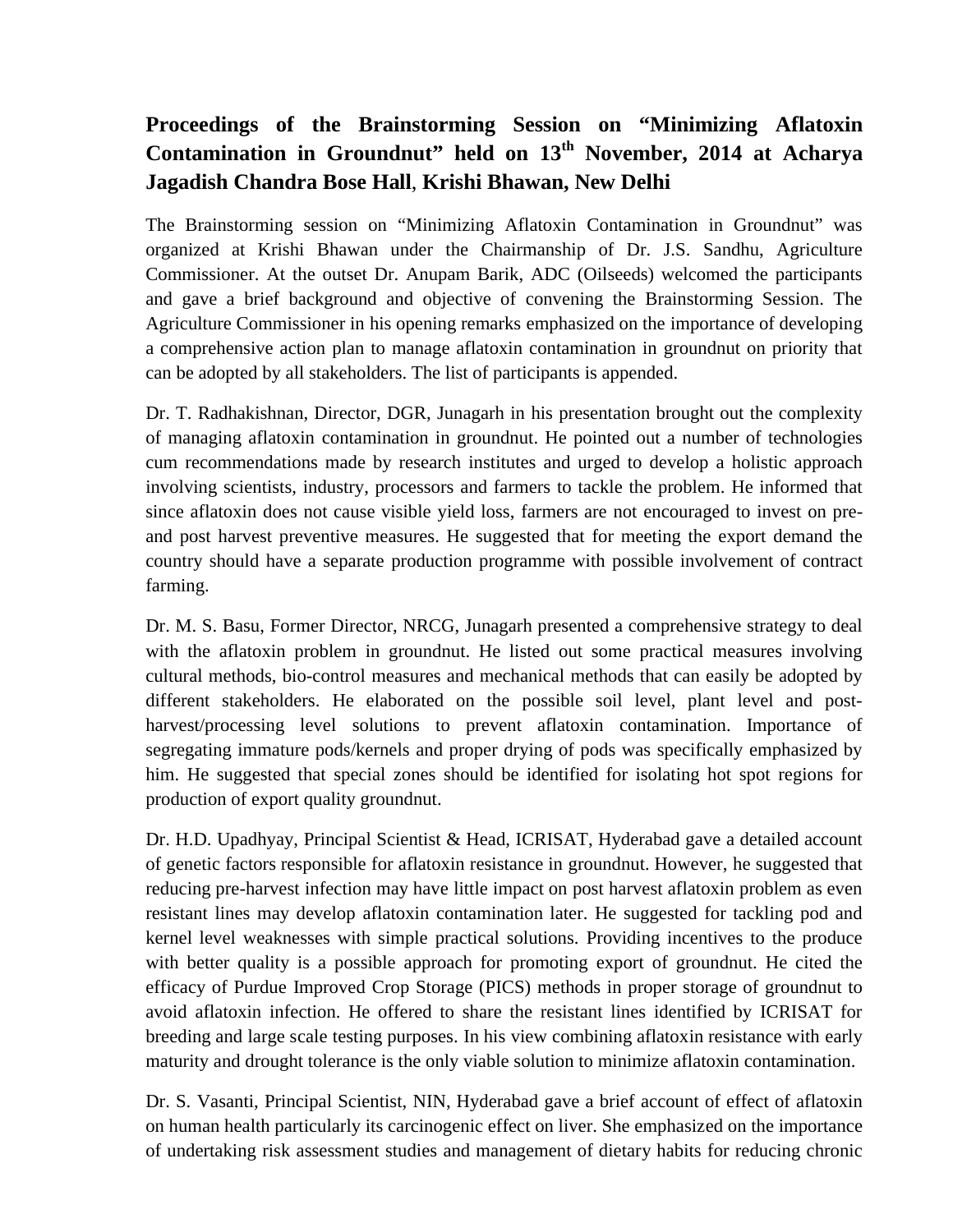health burden on the nation. She listed the National and International standards put forward by various countries for import-export of aflatoxin contaminated material that should be followed.

Sh. Devendra Prasad, AGM, APEDA pointed out the necessity of adhering to strict quality control of produce for compliance of the regulatory mechanism particularly by the European Union (EU) which is extremely stringent with their import. However, the stringency imposed by some countries is quite arbitrary. He indicated that since international trade is dependent on demand and supply, the quality norms are often altered accordingly. He cited that there have been 400 rejections (out of 1000) by EU due to aflatoxin contamination. He emphasized on the need of a strong extension system to address the issue of interventions provided to the farmers as importers assess their possible import through direct survey of farmers. Registration of the processing units with APEDA will reduce the rejection level in future.

The representatives of States and SAU expressed their readiness to adopt suitable technological interventions developed by research institutes and implement them on farmers' fields provided necessary support is made available. They especially requested for short duration varieties that can avoid end season drought and effective bio-control agents for aflatoxin management.

Dr. B.B. Singh, ADG (O&P) remarked that with the adoption of technologies available with National & International Research Organizations, aflatoxin contamination could be reduced significantly if a concerted effort is made by all stakeholders to address various issues at different levels.

Dr. P.K. Chakrabarty, ADG (PP) was of the view that hot-spot for areas for aflatoxin fungus may be mapped and avoided for production of export quality groundnut. He also pointed out that various bio-agents including thermo tolerant strains are available with ICAR institutes.

The Chairman in his concluding remarks pointed out that farmer-friendly technologies, those can easily be adopted by farmers, should be developed and disseminated. He urged the research institutes to develop resistant varieties and de-notify the old and susceptible varieties at the earliest. He suggested to put in place a proper mechanism of releasing varieties on the basis of aflatoxin resistance/susceptibility. He emphasized on the need of providing regular advisories to the processors and industry so as to sensitize them from time to time. He expressed the hope that APEDA and IOPEC should take pro-active steps by initiating preventive measures to produce export quality material by the farmers. Since, aflatoxin contamination may be minimized significantly through better management practices, capacity building of managers and awareness campaigns; these should be accorded top priority. Simultaneously appropriate crop rotation, intercropping, better soil and water management and post harvest management practices may be emphasized by the research and development organizations. He directed that DGR, Junagarh should prepare an easily implementable action plan at the earliest and submit to DAC within a month for further dissemination to all stakeholders. He was of the view that if required, adaptive/strategic research studies may be taken up in emerging areas for which funds may be provided.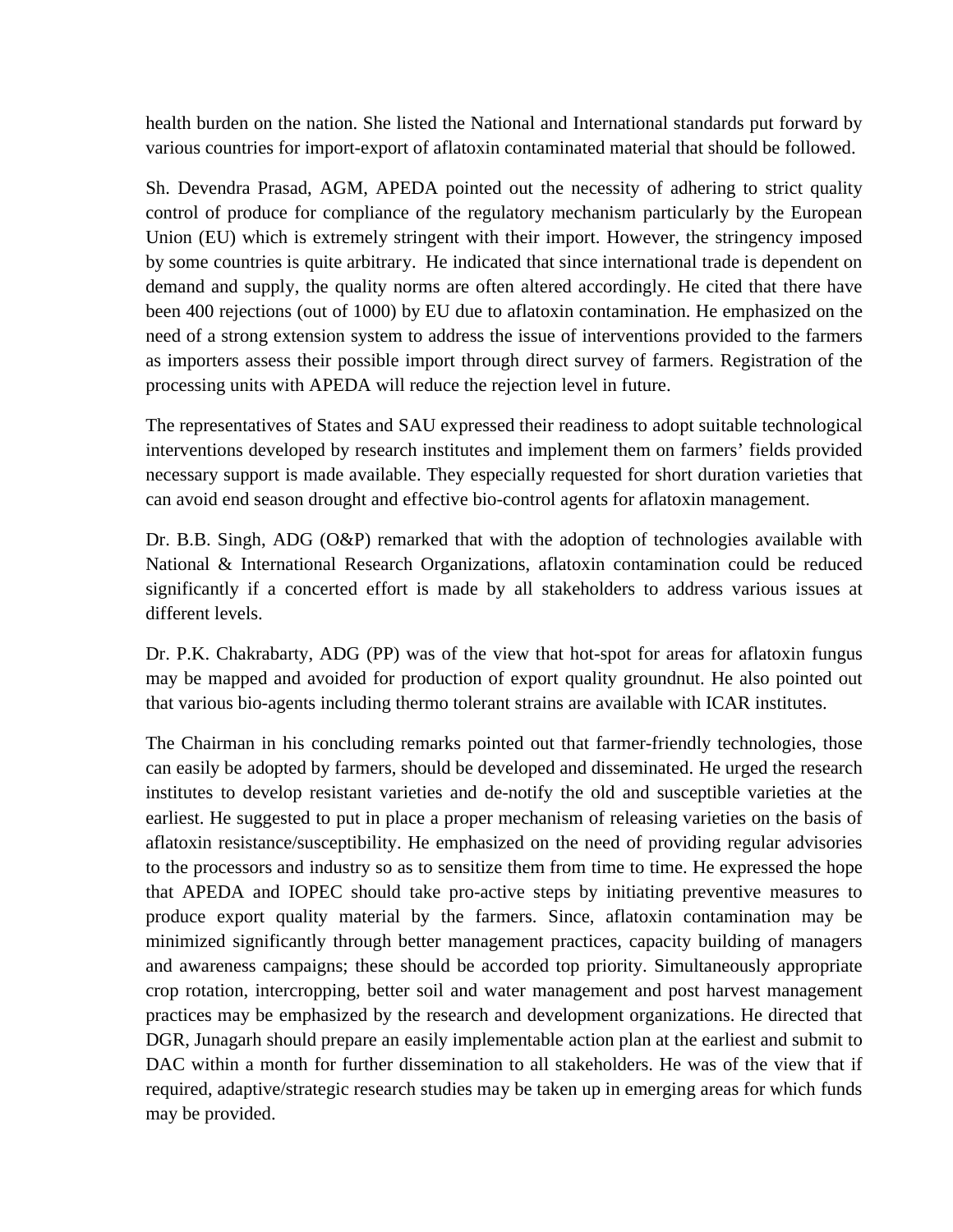| S.No.          | <b>Action Point</b>                                                                                              | Institutes/Organization                |
|----------------|------------------------------------------------------------------------------------------------------------------|----------------------------------------|
| $\mathbf{1}$   | Bulletin on aflatoxin management may be developed and                                                            | should<br>develop<br><b>DGR</b><br>the |
|                | disseminated.                                                                                                    | bulletin within a month and            |
|                |                                                                                                                  | submit to DAC for circulation          |
|                |                                                                                                                  | to various stakeholders.               |
| $\overline{2}$ | Identification of aflatoxin hot-spot areas up to the district                                                    | Concerned State Govt. should           |
|                | level in consultation with respective SAUs/Research                                                              | complete the task within 3             |
|                | Organizations.                                                                                                   | months and submit to DAC.              |
| 3              | Dissemination and support of production technology like                                                          | State Govts. should integrate          |
|                | residues,<br>removal<br>of<br>optimum<br>moisture<br>crop                                                        | the activities under MM-1of            |
|                | deep<br>ploughing,<br>raised bed-furrow<br>conservation,                                                         | NMOOP action plan.                     |
|                | planting, poly-mulch, application of bio-agent, FYM,                                                             |                                        |
|                | gypsum, micro-nutrients, harvesting at right maturity,                                                           |                                        |
|                | grading of pods, proper drying and storage at farm level.                                                        |                                        |
|                | Awareness generation among farmers.                                                                              |                                        |
| $\overline{4}$ | Identification of potential export zones, groundnut                                                              | APEDA and IOPEPC should                |
|                | production specifically for export purposes with                                                                 | identify the export zones and          |
|                | incentives, post harvest management and processing for                                                           | promote suitable package.              |
|                | export purposes. Awareness campaign and<br>skill                                                                 |                                        |
| $\overline{5}$ | development of traders, processors and exporters.                                                                |                                        |
|                | Development of short duration and end-season drought<br>tolerant varieties with low aflatoxin infection and more | <b>ICAR and ICRISAT</b>                |
|                |                                                                                                                  |                                        |
|                | potent bio agent that discourages aflatoxin fungus<br>infection.                                                 |                                        |
| 6              |                                                                                                                  | Institutes/<br>Research                |
|                | Time bound adaptive/ strategic research studies in                                                               | <b>SAUs</b><br>should                  |
|                | emerging areas related to aflatoxin contamination.                                                               | submit<br>specific                     |
|                |                                                                                                                  | proposals to DAC.                      |

The following major actionable points emerged from the deliberations:

The meeting ended with a vote of thanks to the chair.